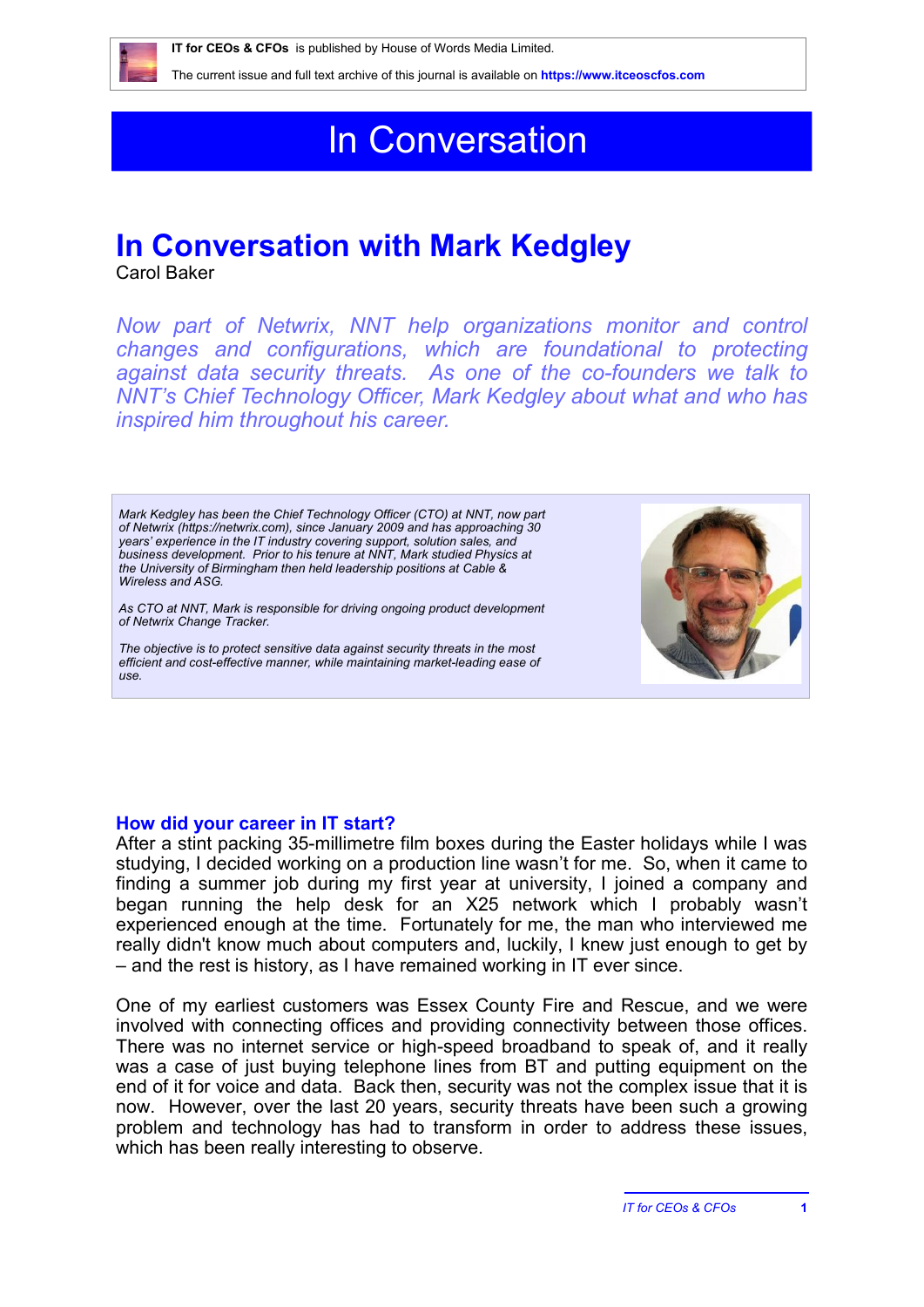

The current issue and full text archive of this journal is available on **https://www.itceoscfos.com** 

*In Conversation*

In 2009, I became one of the co-founders and CTO for NNT, which was later acquired by Netwrix in 2021. Over the years, I had always been involved in sales, technical support, and designing solutions – and have seen much develop right from before there was an internet. Through the dawn of the internet age to the present day, as technology continues to evolve, there are of course a plethora of security issues which are continually being introduced.

#### **Who has been inspirational to you in your career in IT?**

There are many who have influenced my career over the years, but the one who stands out to me the most is Bill Gates. I know it is probably the unfashionable thing to say, and it's probably a generational thing, but Bill Gates has been inspirational to me mainly because he can do it all: he can develop a product better than any software engineer, but he is also a brilliant businessman. Especially when it came to licensing Microsoft technology and taking it all over the world; he has also remained front and centre – which is quite unusual.

I have met many people who are natural salespeople, or who are good at designing clever solutions, or great support people – most people in life are good at something. But to identify someone as a genuine all-rounder is more unusual.

Another person who comes close to that was the late Martin Hewitt, who was the MD of a company I had worked for when I was working with Essex Fire and Rescue. He was a really clever man and if a customer had a problem, he would be the first to take off his jacket and get stuck in to get things up and running. Martin was also great in building the business, spotting new products to sell, and identifying the newest trends in the market.

#### **When it comes to data security, are there any key events which have changed how we now look at security?**

There are two big events which will have a lasting impact. One event is the Colonial Pipeline ransomware attack – which had greatly impacted computerized equipment managing the pipeline. This was visually very tangible with people queuing for fuel in the US and had led to the company shutting down for the best part of a week. It was very unusual in that, quite often, we see that there has been a computer outage or computer problem. However, with the Colonial Pipeline ransomware attack it was laid bare and made headline news for days.

The second event would be the 2020 SolarWinds cybersecurity attack which saw hackers secretly break into the Texas-based SolarWind's systems and add malicious code into the company's development systems. As SolarWinds sent out software updates to its customers it had unwittingly sent the hacked code which then created a backdoor to their customers' own IT systems, installing even more malware to expose sensitive data. This caused the US government to issue an instruction for more to be done to protect organizations and their data. In turn, businesses were also encouraged to invest more into their security to keep their clients and themselves safe from cyberattacks.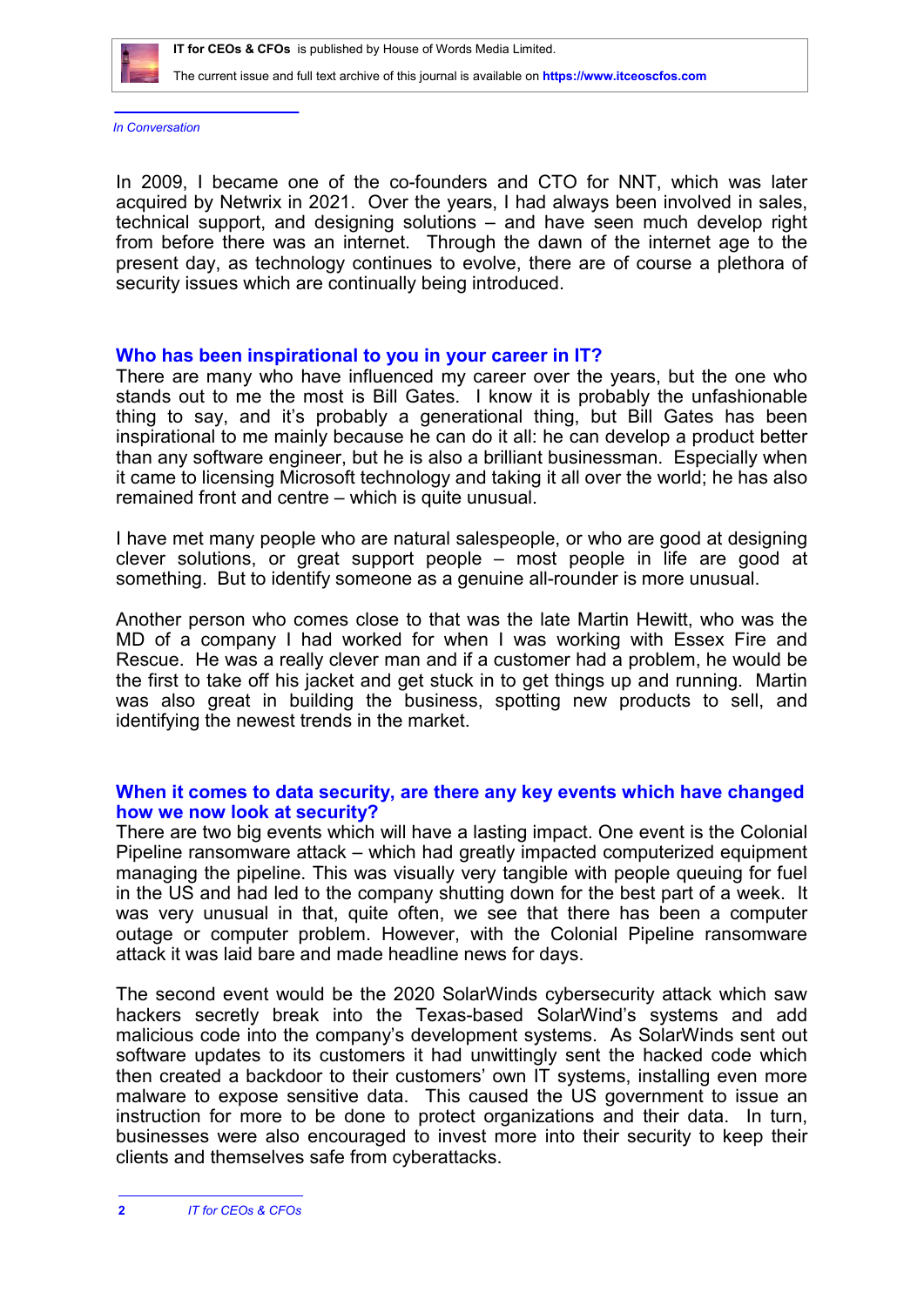

*In Conversation*

These two incidents have been a wake-up call for the IT security industry, government organizations, and every business regardless of their size or industry sector. The financial implications of an attack can be severe as we have seen with the WannaCry ransomware of 2017, which cost the NHS £92 million through services lost during the attack and IT costs in the aftermath.

Unless industries wake up to the evolving cyber threat landscape and embrace security best practices, we most likely will see more attacks of this nature in the future.

### **Which industries do you feel are more likely to be targeted?**

The financial services industry is always a prime target, and we have already seen hackers infiltrate banks around the world, for instance, by reprogramming ATMs so that they pay out \$100 notes instead of \$10 and so forth.

When it comes to ransomware specifically, businesses are advised not to pay demands, but many will do so simply because the impact on their businesses can be so great. IoT devices are often a weak point and can be used to co-ordinate a DDoS attack and as one is shot down, another attack on an IoT soon emerges. It can be a constant battle.

In financial services, there have already been several scams around cryptocurrencies, and attacks on crypto are likely to be the next big thing. With cryptocurrencies beginning to become normalized, it poses yet another way for a hacker to monetize a cyber-attack.

At Netwrix, we aim to bridge the gaps between various security silos, such as data, identity, and infrastructure, so that you can protect not only 'the first among equals', your data, but also the vehicles used to get to it, in order to make your organization more secure tomorrow that it is today.

Cloud is a big weak spot because it is still relatively new and very, very complex. If done incorrectly, particularly for public clouds, businesses are prone to opportunistic or outright malicious attackers. At Netwrix, we have built a solution that will look at any of these public cloud infrastructures and identify the weak spots so that security can be improved. After that process, we provide continuous surveillance so that we can spot if any configuration drift occurs. The technological challenge is to distinguish between a planned software update and an unwanted breach or infiltration on any assets. The goal is to make sure a breach is addressed immediately – not months and months later.

#### **What mindset do businesses need to adopt to address cyberattack issues?**

Breaches will continue to occur, and only when businesses learn to develop an ingrained understanding of security will they be able to deal with the issues effectively before damage is done. Security spending is on the rise, but it is important to more closely integrate operations and security. It is vital to know whether a change is good or bad or whether it was planned by the operations team